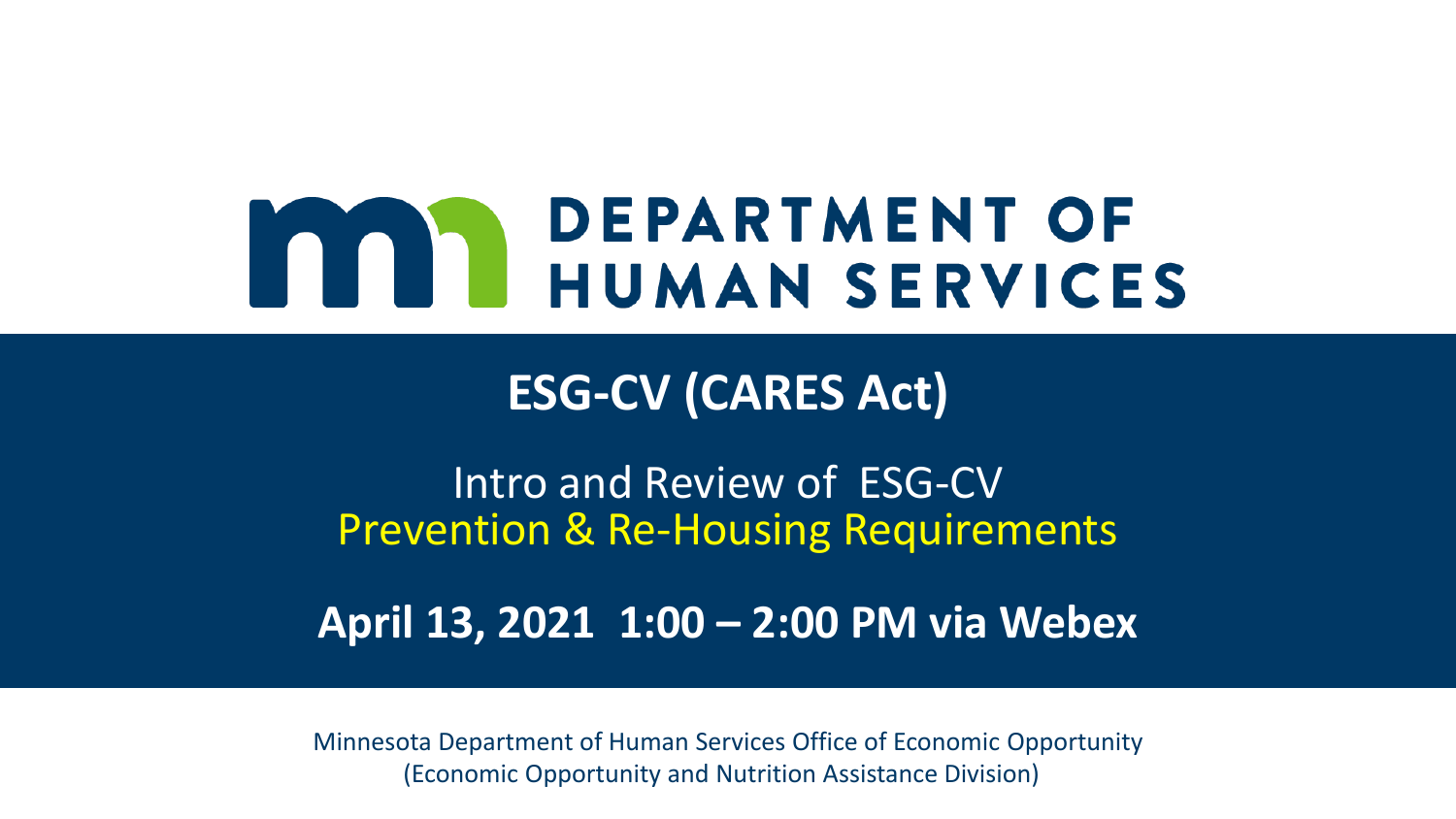

- Thank you for joining us today!
- Participants are muted . . . Unmute during designated question times.
- Can also submit questions via chat (we'll answer as many as we can)
- Recording will be posted, along slides & reference materials.
- Recording will accommodate Deaf or Hard of Hearing
- Recognize varying levels of prior ESG knowledge/experience on the call
	- Unfortunately, we'll need to move quickly thru some complex topics
	- Feel free to follow-up later with questions/clarifications
	- Don't worry -some of this we have to re-learn ourselves!!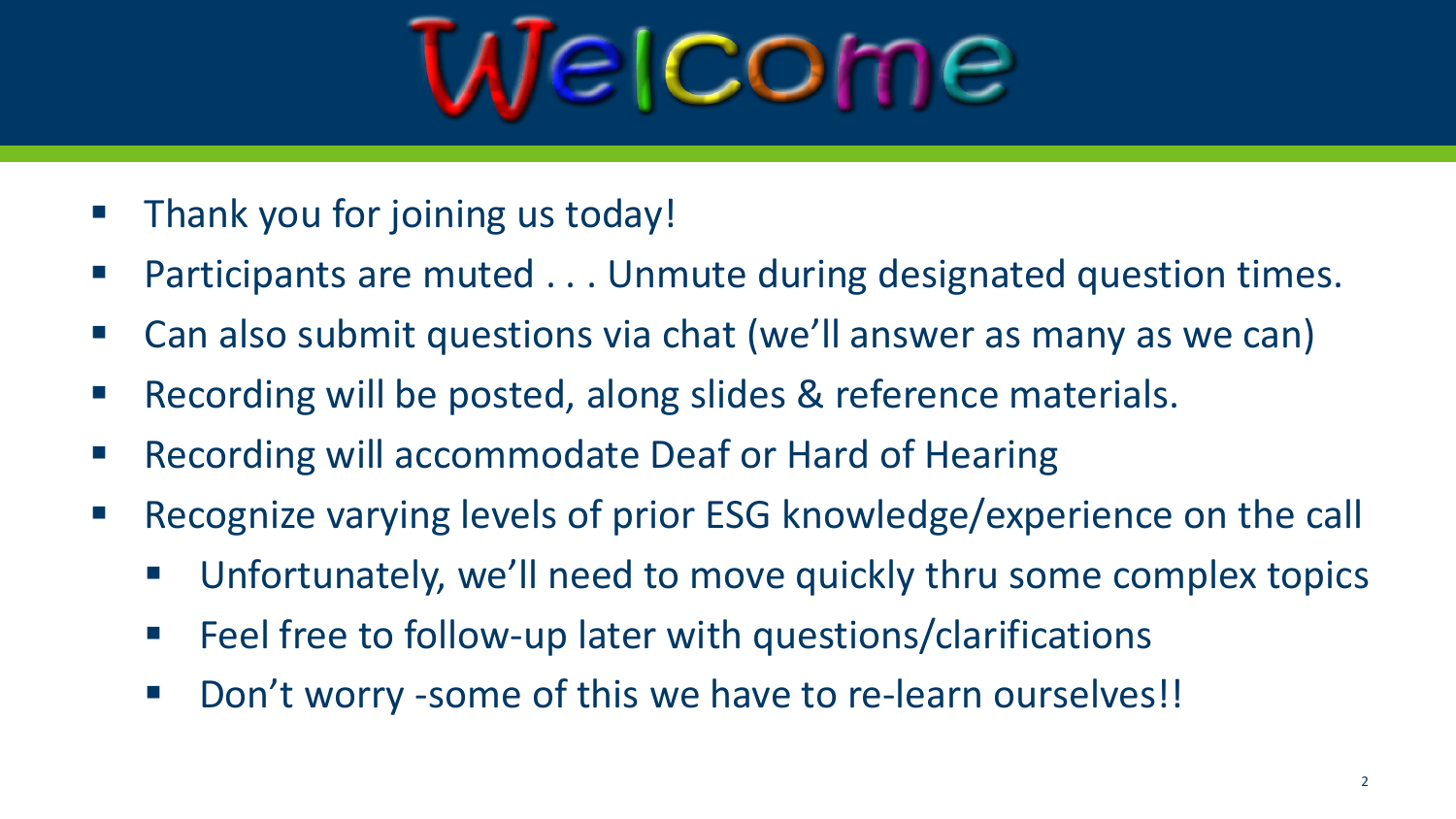## **Agenda**

- Key differences between "regular" ESG and ESG-CV Prevention & Rapid Re-Housing
- Client File requirements for both Prevention & RRH
- Client File requirements specific to Prevention **or** RRH
- Universal ESG limits/prohibitions (all activities)
- Impact of Eviction Moratoria
- Developing ESG-CV Written Standards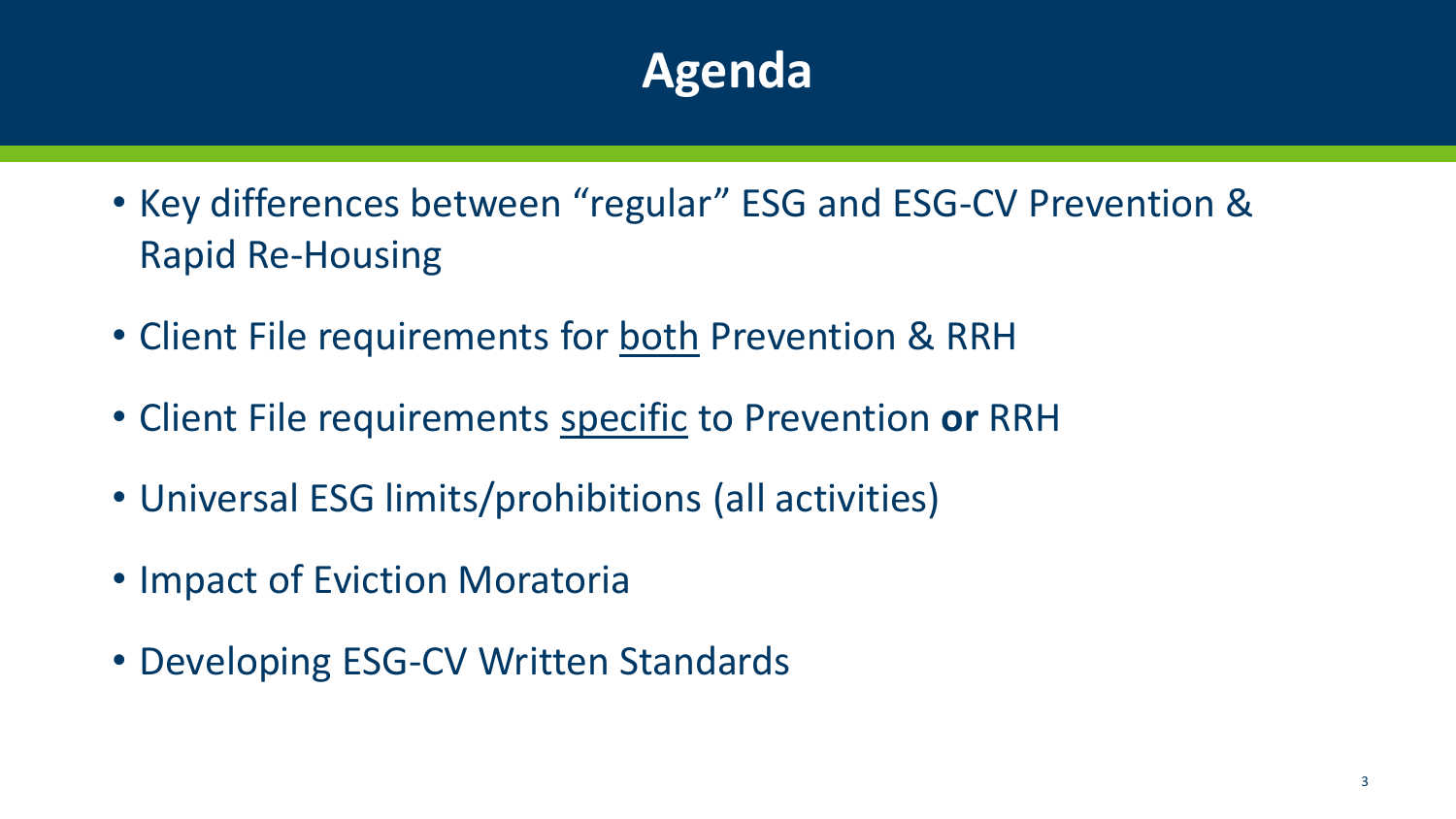## **Overview of ESG and ESG-CV Differences**

|                                                          | <b>ESG (HEARTH Act)</b>                                                        | <b>ESG-CV (CARES Act)</b>                                                                                     |
|----------------------------------------------------------|--------------------------------------------------------------------------------|---------------------------------------------------------------------------------------------------------------|
| <b>Income Limits</b>                                     | <b>Prevention</b> (at Entry/every 3 mos.)<br>Below 30% AMI                     | <b>Prevention</b> (at Entry/every 6 mos.)<br><b>Below 50% AMI</b>                                             |
|                                                          | <b>Rapid Re-Housing (at 12 month re-</b><br>evaluation) Under 30% AMI          | Rapid Re-Housing: N/A – RRH limited to<br>12 mos. under ESG-CV                                                |
| <b>Short and Medium-Term</b><br><b>Rental Assistance</b> | <b>Prevention:</b> Up to 24 months<br><b>Rapid Re-Housing:</b> Up to 24 months | <b>Prevention:</b> Up to 12 months<br>Rapid Re-Housing: Up to 12 months                                       |
| <b>Fair Market Rent</b>                                  | Unit must meet FMR Standard                                                    | <b>FMR Requirements Waived</b>                                                                                |
| <b>Housing Stability Case</b><br><b>Management</b>       | Required meeting at least monthly<br>with participants                         | Requirement waived under ESG-CV.<br>Services strongly encouraged; cannot be<br>a pre-requisite for assistance |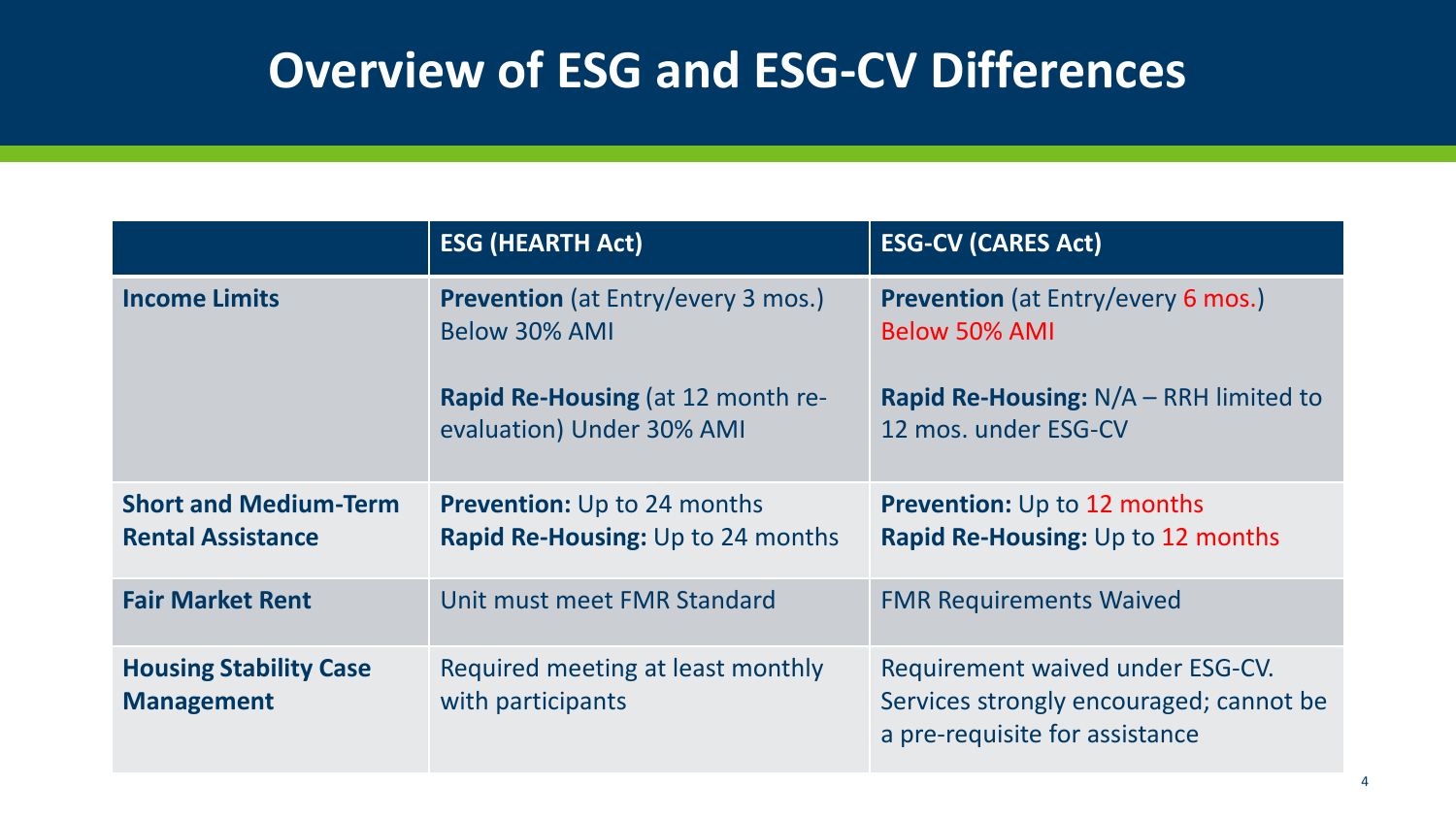## Client File Requirements: Client Proof Of Responsibility and Rental Agreement

File Requirement**:** Households receiving ESG-CV rental assistance (incl. security deposit) or utility assistance must have proof of responsibility for cost.

*Documentation:* 

*Rent/Housing Assistance = Lease between participant/HH & landlord Utilities = Bill or other document with participant or HH member listed Additionally:*

*Agencies must have rental assistance agreement in place between agency and owner, including terms for payment, notice requirements, etc.*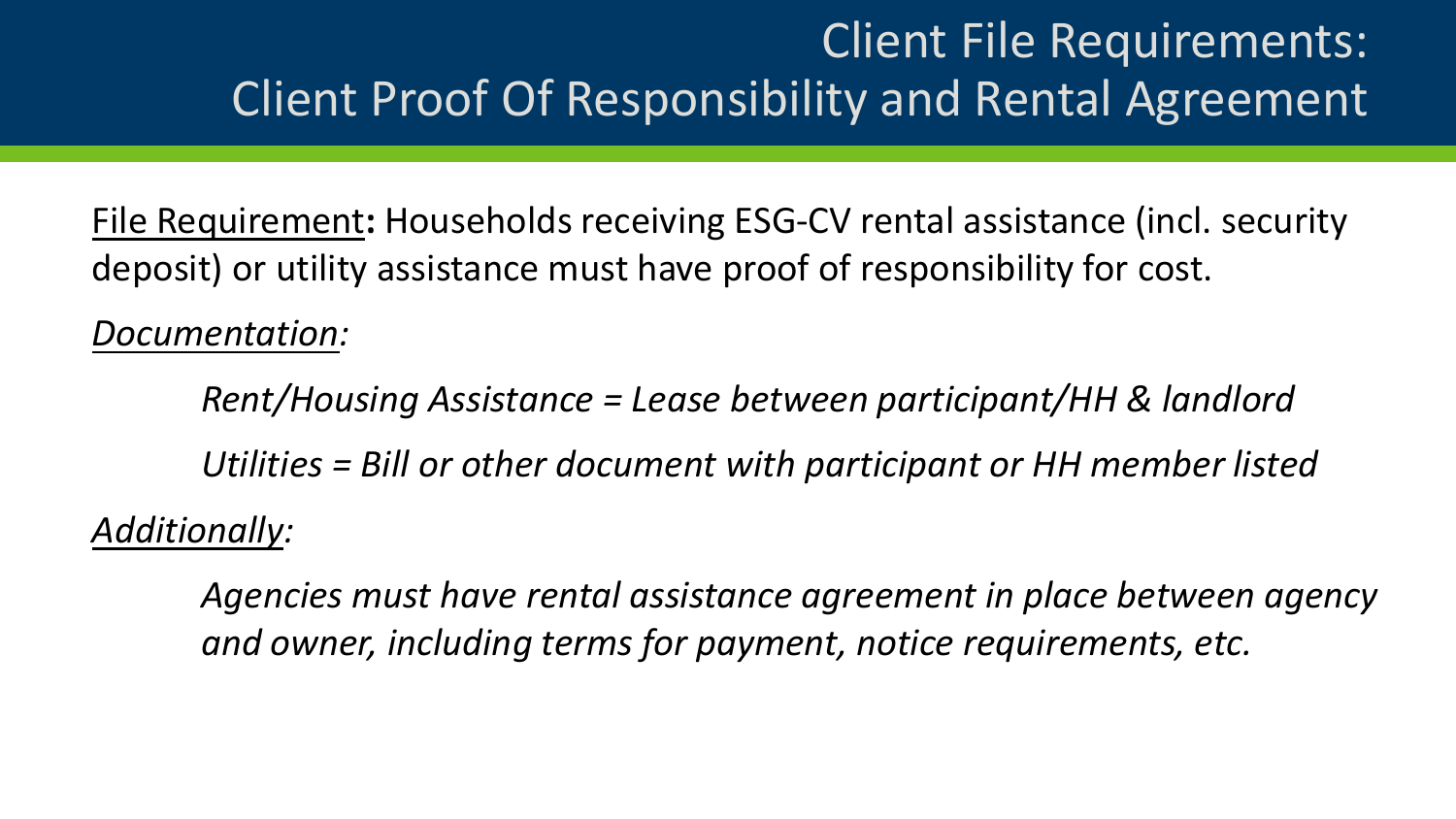## Client File Requirements: Rent Reasonableness

File Requirement**: Prior** to providing rental assistance (Prev. or RRH), document that rent paid is compared to other units of similar location, type, size, and amenities within the community.

**Note:** Rent Reasonableness is *different* than Fair Market Rent and has not been waived under ESG-CV

*Documentation:* 

*Complete RR Checklist/Certification Template* 

*Demonstrate rent is comparable and not inflated for HUD payment.*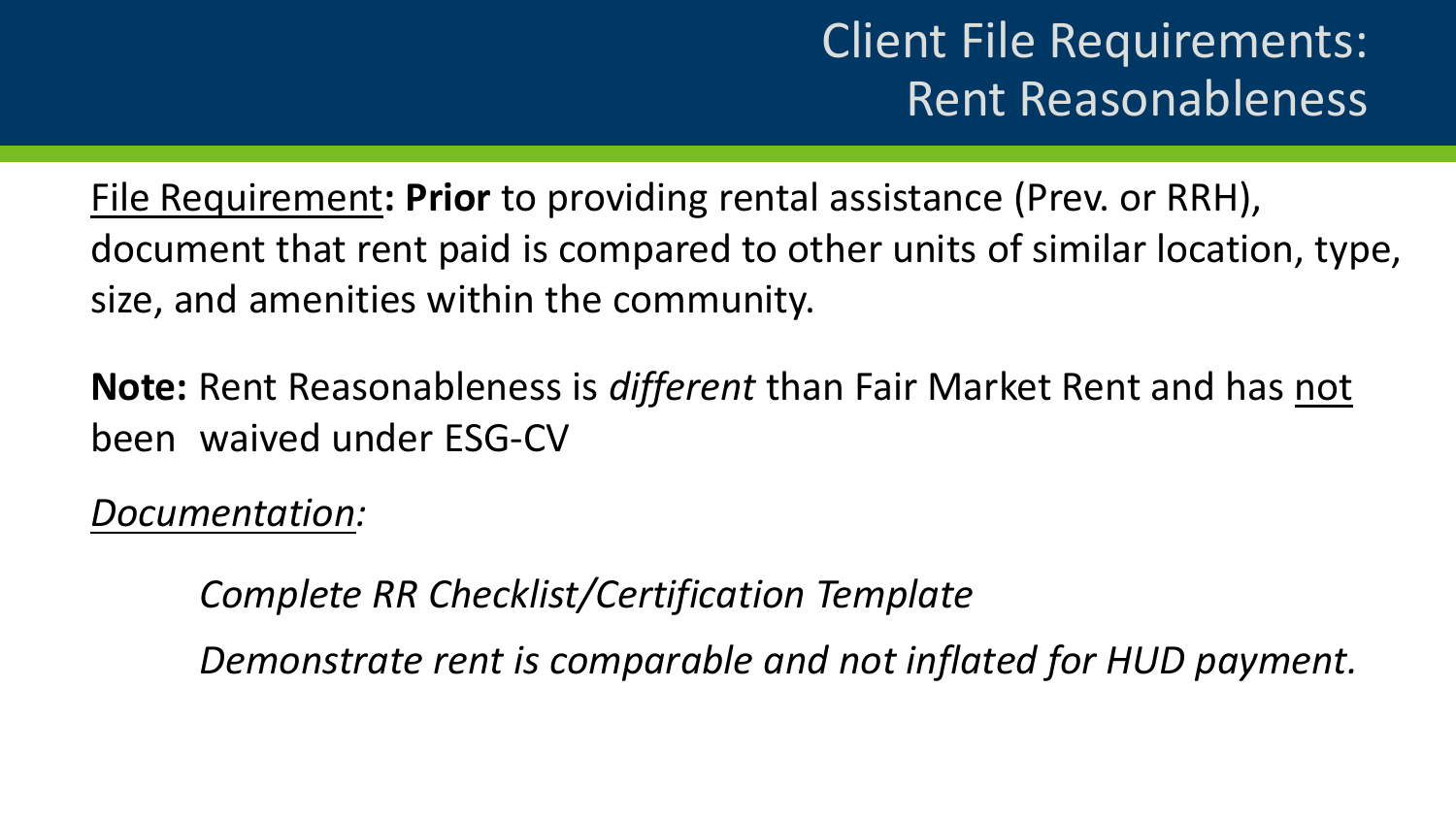## Client File Requirements: Habitability Inspection

File Requirement**: Before** providing financial assistance, document rental unit met ESG Habitability Standards (*different than HUD HQS)*

*Documentation:* 

*Completion of Permanent Housing Standards Checklist*

*Virtual Inspection of Property Allowable* 

*Ensure someone is available to "walk-thru" property, inform ahead of time where you will need visual access, video platform to use, etc.* 

*Document as you would otherwise*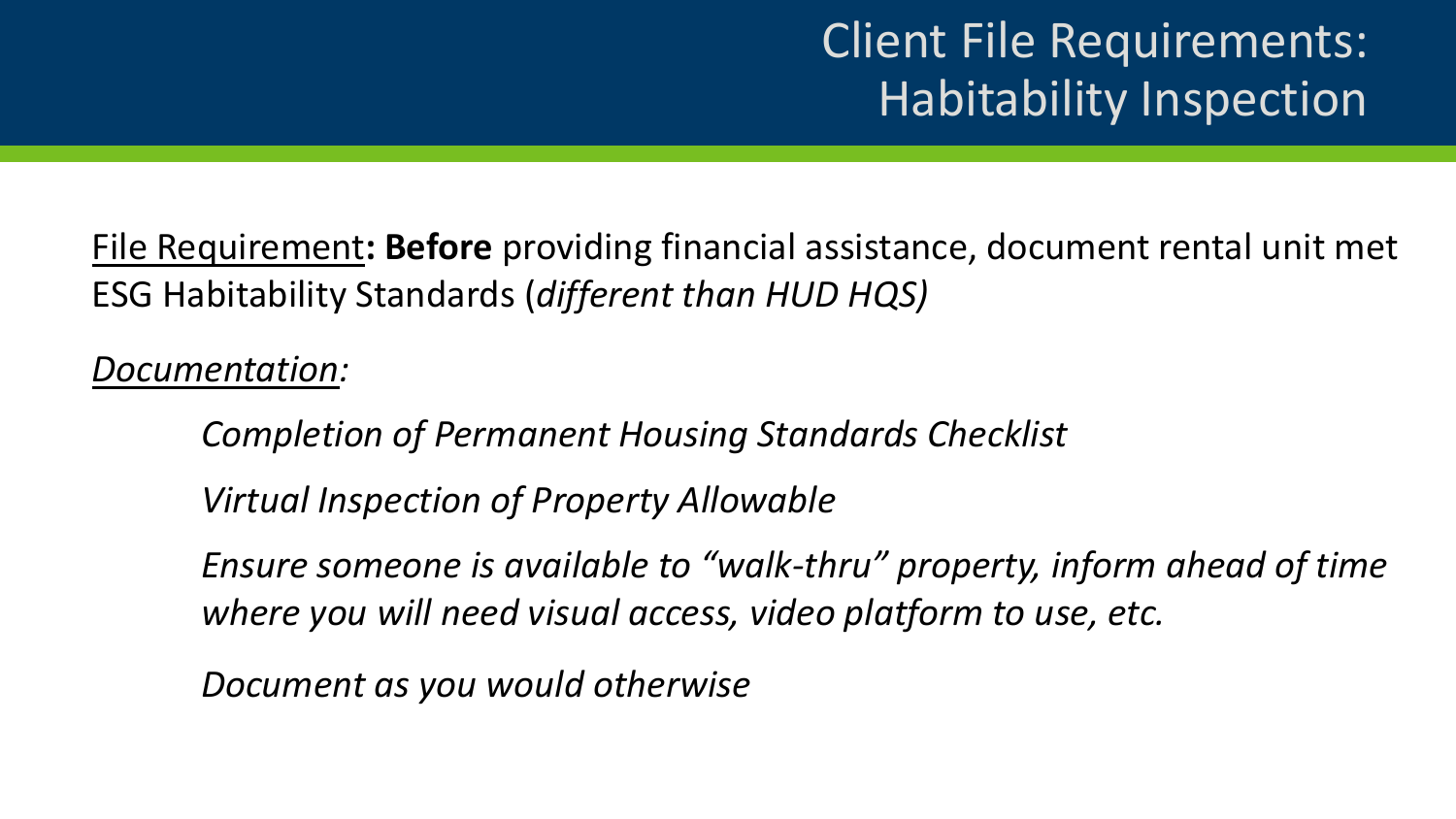## Client File Requirements: Lead-Based Paint Assessment

File Requirement**: Before** providing financial assistance, complete the ESG Lead-Based Screening and Visual Assessment (if triggered).

#### **Staff person must have completed HUD [Visual Assessment Training](https://apps.hud.gov/offices/lead/training/visualassessment/h00101.htm)**

#### *Documentation:*

- *Answer Part 1: Is Unit Subject to Inspection? Part 2: Additional Exemptions?*
- *If Unit must be inspected for deteriorated paint, schedule Lead Pain Inspection*
- *Visual Assessments / Inspections using virtual video services are allowable*
- *Ensure someone is available to "walk-thru" property, inform ahead of time where you will need visual access, video platform to use, etc.*
- *Document as you would otherwise.*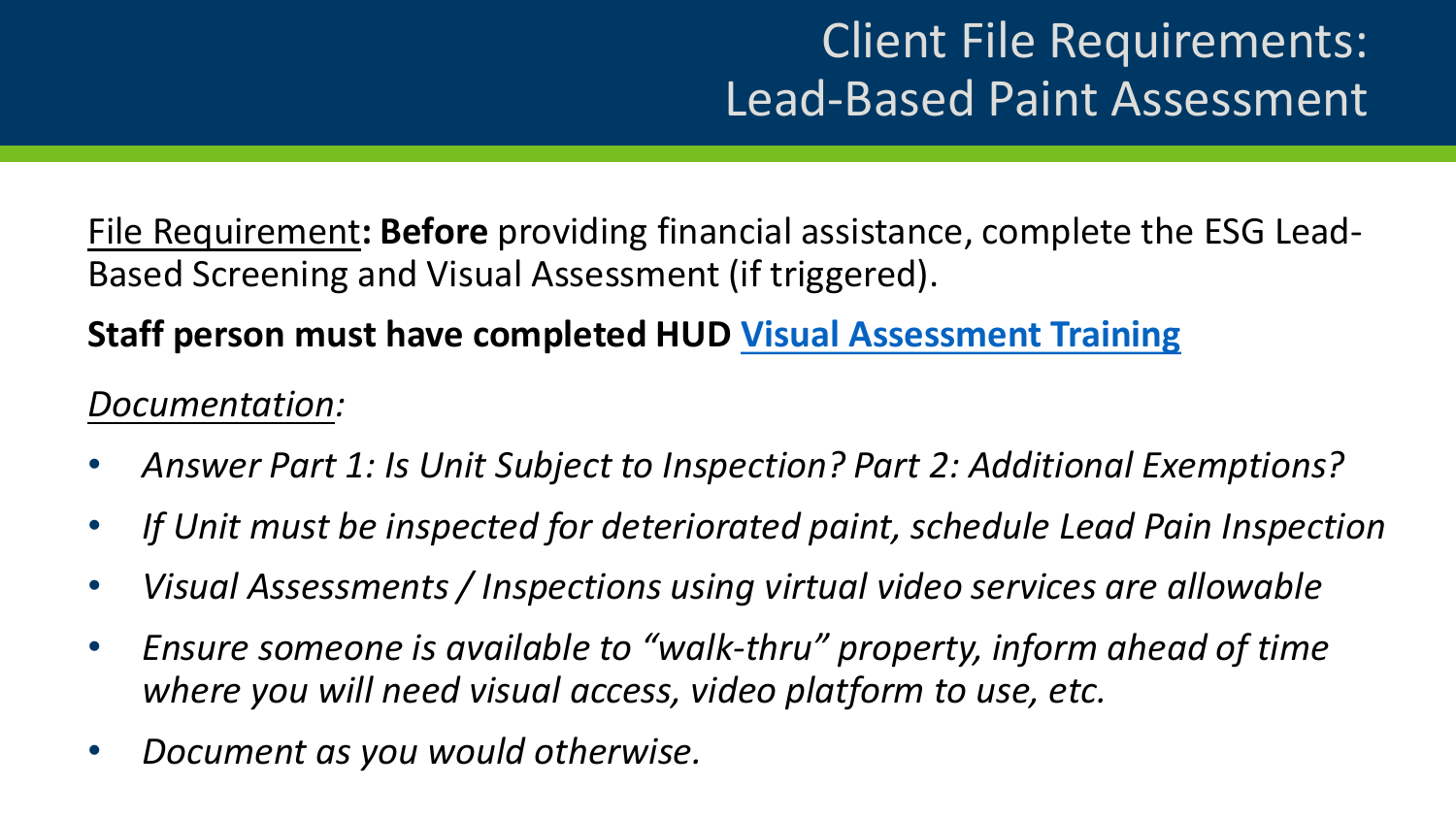## Client File Requirements: HMIS Data Privacy Notice & Release of Information

- You must have one before entering into HMIS
- Copy of Forms found here:

[https://www.hmismn.org/news/hmis-release-of-information-roi-and](https://www.hmismn.org/news/hmis-release-of-information-roi-and-verbal-consent)verbal-consent

- HMIS Notice is *different* from state Data Privacy Notice (Tennessen).
- Agency should have own Data Privacy Notice (lists use of gov't data and who is authorized by law to see data)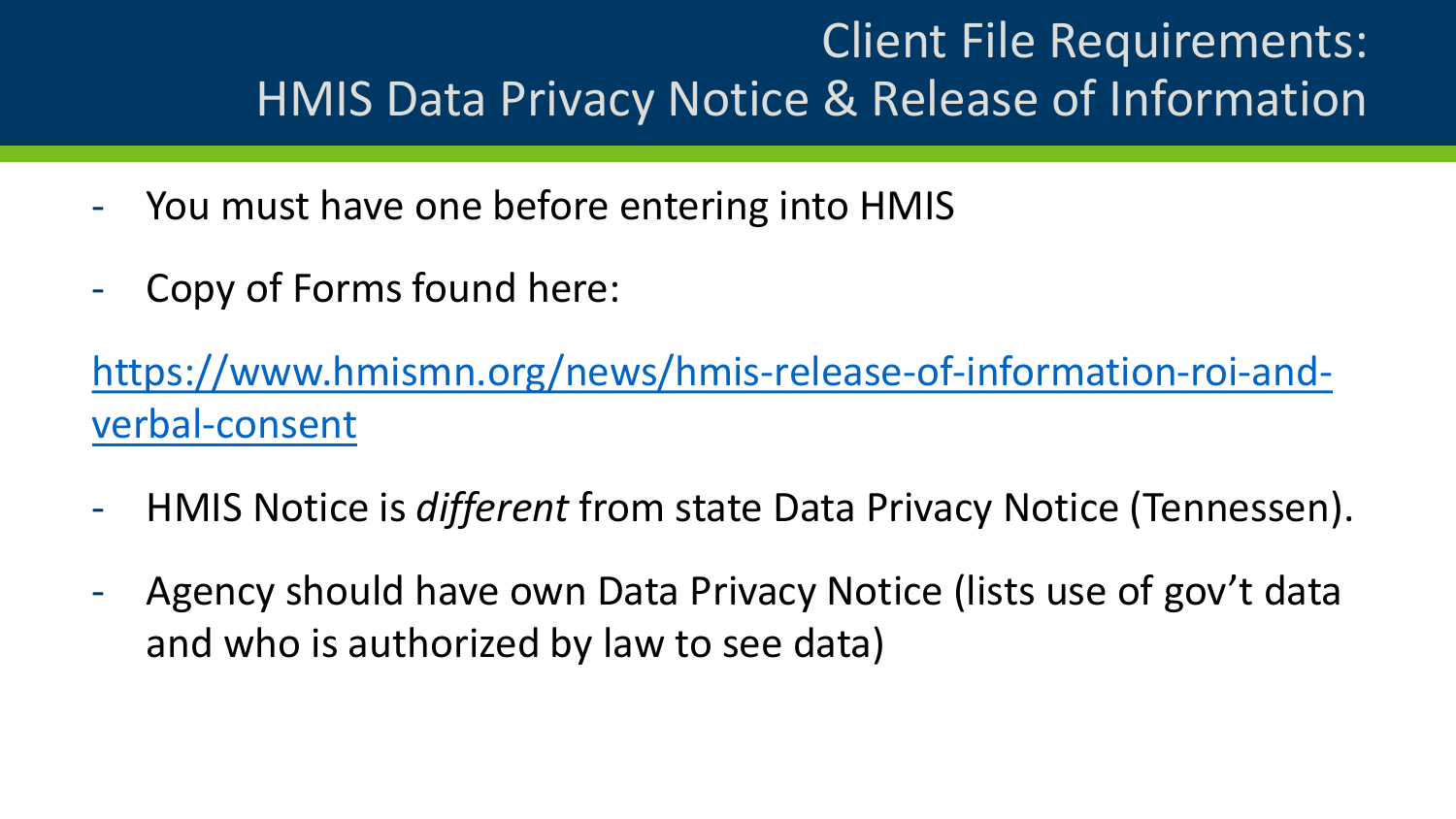## Client File Requirements: Documentation of Assistance Provided

File should contain the following:

- Type of Assistance provided (e.g. Arrears, Rent, Utilities, etc.)
- Number of months of assistance provided (each type)
- Documentation (case notes) that participant did not receive other subsidy for that type (e.g. rent) or time (month)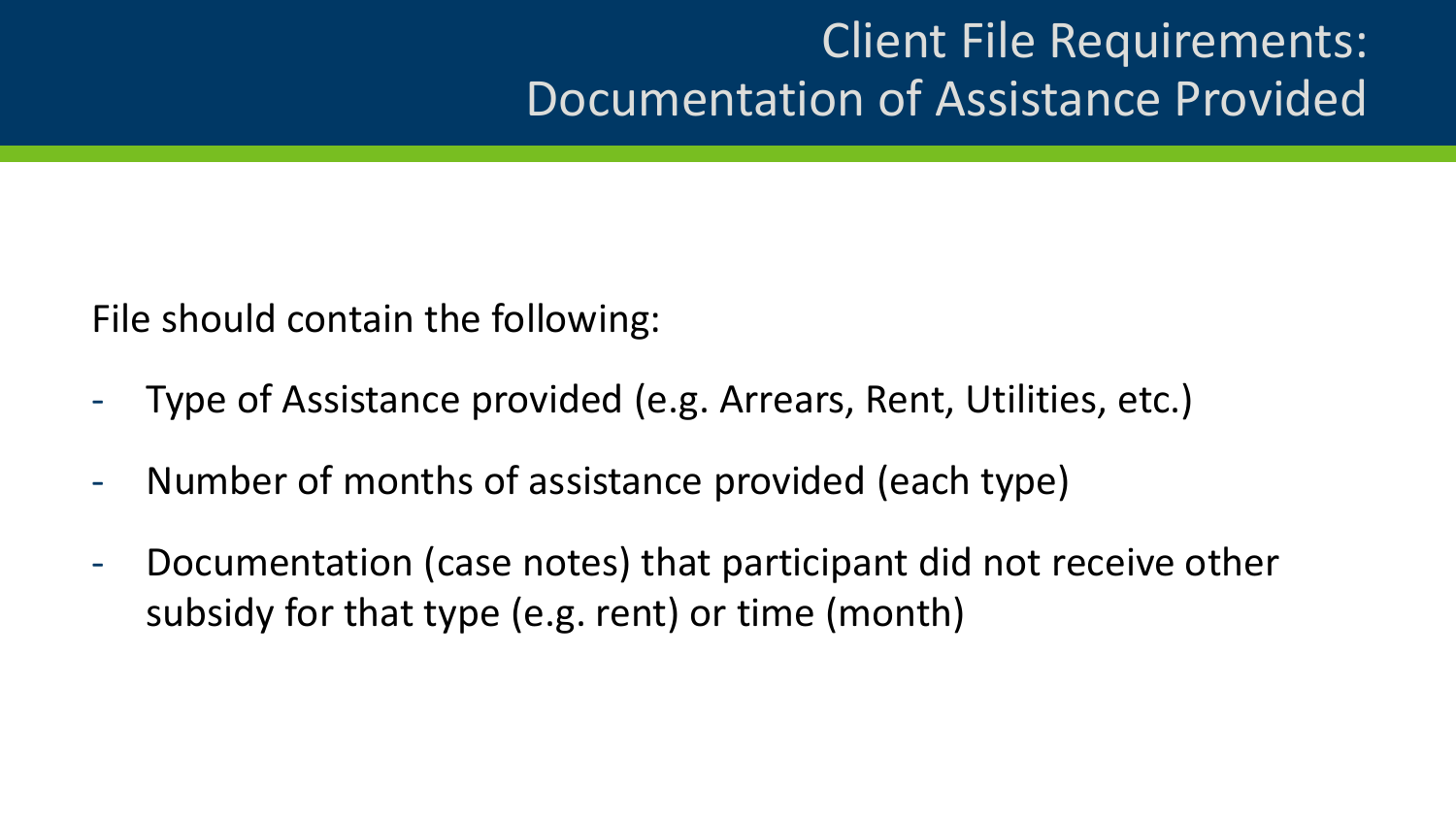## Rapid Re-Housing Only: Client File Requirement: **Eligibility Evaluation:** Literal Homelessness (Category 1)

#### **Participants may receive ESG Rapid Re-Housing (RRH) if they are:**

#### HUD Literal Homelessness (Category 1):

(1) living in a public or private place not meant for human habitation,

(2) living in temporary shelter, which includes congregate shelters and transitional housing, or

(3) exiting an institution where the individual or family has resided for 90 or fewer days and was living in shelter or in a place not meant for habitation before entering the institution.

#### **Documenting Category 1 Homelessness:**

- Third-party verification (another housing or service provider, HMIS, etc.)
- Written observation by intake worker or other staff of homelessness status
- Self-certification that participant is living on the streets or in shelter (document good-faith effort by staff to obtain 3<sup>rd</sup> party verification)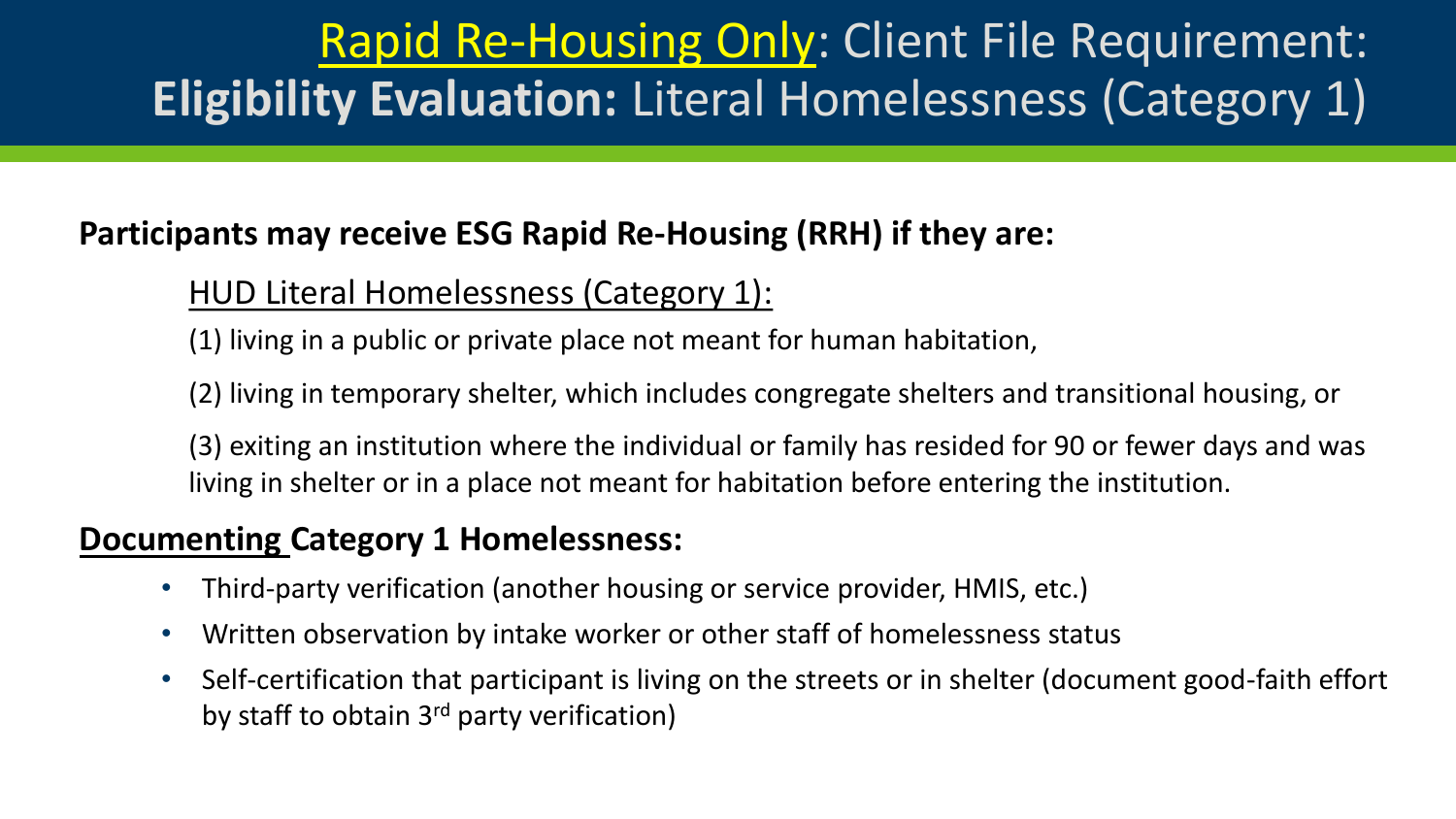## PREVENTION Only: Client File Requirement: **Eligibility Evaluation:** "**At-Risk of Homelessness"**

#### At-Risk of Homelessness:

- 1. Household has income below 50% of Area Median Income **and**
- 2. Does not have resources/networks to avoid emergency; **and**
- 3. Meets **ONE** of the following criteria:
	- Multiple Moves *(moved 2+ times due to economic reasons during 60 days prior to application)*
	- Doubled-Up due to economic hardship.
	- Hotel/Motel *(fees not paid for by non-profit or federal/state/local government program)*
	- Overcrowded Housing *(SRO/efficiency apartment where 2+ persons reside)*
	- Exiting Institutions *(e.g. jail, prison, psychiatric hospital, etc.)*
	- A household's right to occupy housing will be terminated within 21 days. A court-ordered eviction is not required. **(See later slide on eviction moratorium);**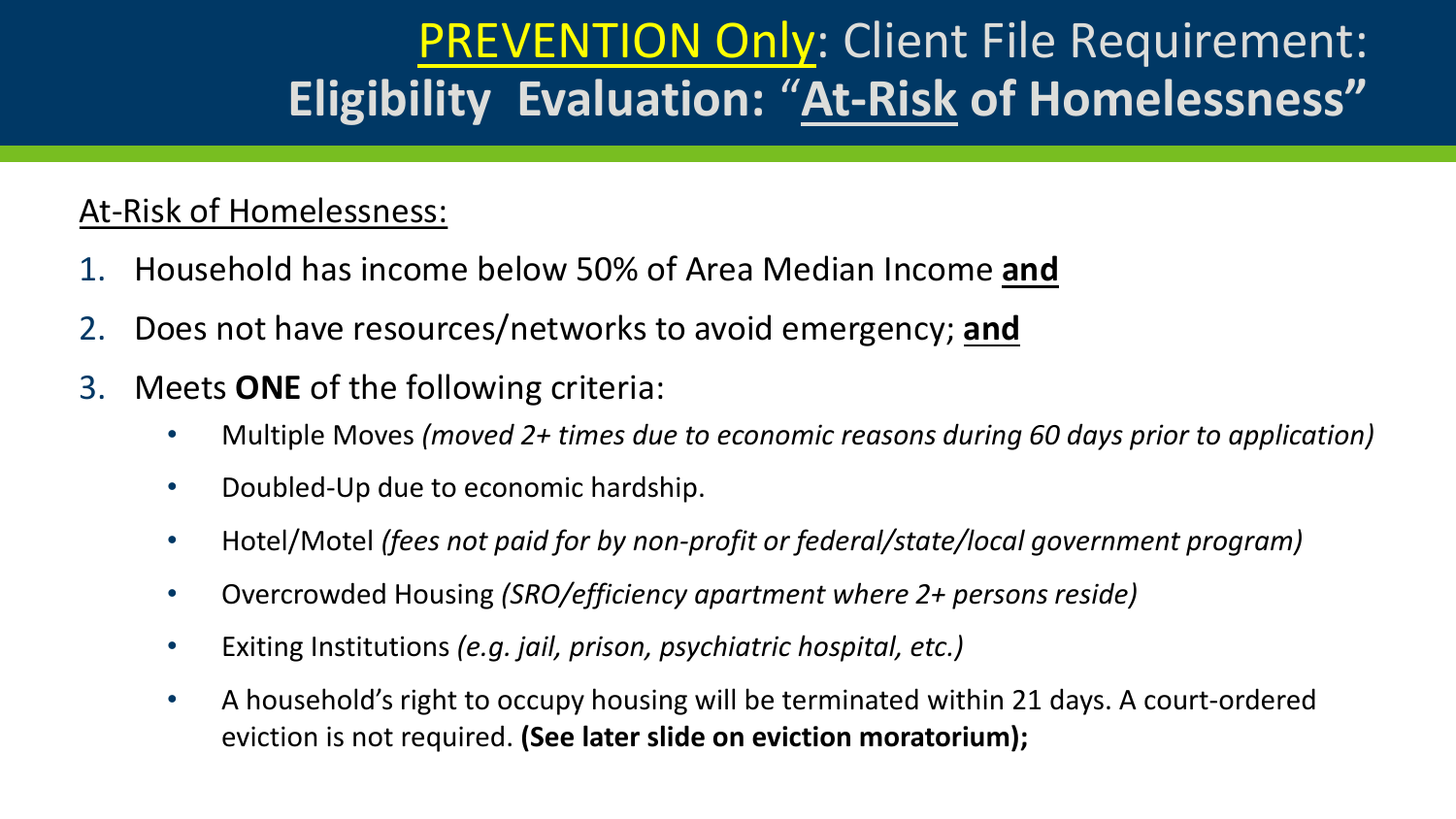## PREVENTION Only: : **Documenting At-Risk of Homelessness (Option 1)**

#### At-Risk of Homelessness Documentation:

- **1. Income:** Third-party verification *or* self-certification of zero income
- **2. Lacks Resources** to Maintain Housing/Avoid Crisis: Self-certification statement accompanying household budget/income verification. Could include past-due notices

#### **3. At-Risk Criteria Documentation:**

- Third Party Documentation strongly encouraged but not required (bills, discharge papers, etc.)
- For households in a legally-binding lease and 21-day notice to vacate, written notification from the landlord or property owner is recommended.
- Signed statements by participants or others that support the facts (overcrowding, notice to vacate private residence, etc.) are acceptable. Must document good-faith effort by staff to obtain more.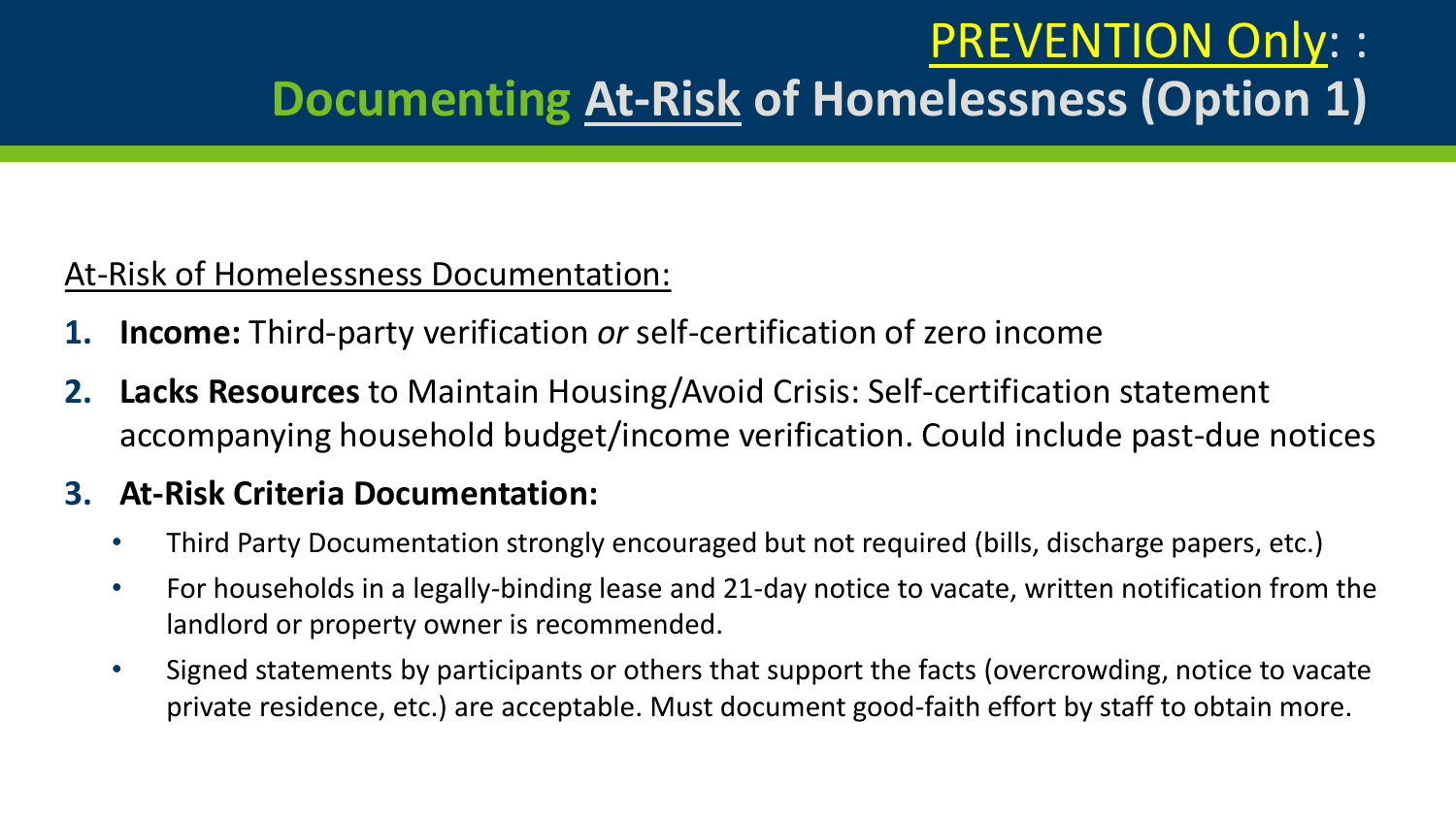## PREVENTION Only: Client File Requirement **Eligibility Evaluation:** Homeless (HUD Category 2-4)

- 1. Household has income below 50% of Area Median Income and
- 2. Does not have resources/networks to avoid housing emergency; and Homeless under HUD Categories 2 - 4

Category 4: Fleeing Domestic Violence (but not in shelter, street or car) Category 3**:** Hard to document/redundant of Category 2 (most circumstances) Category 2: Doubled Up, *provided the following:*

- The household will imminently lose their primary nighttime residence within 14 days of application for homeless assistance **(see later slide on eviction moratorium); and**
- No subsequent residence has been identified;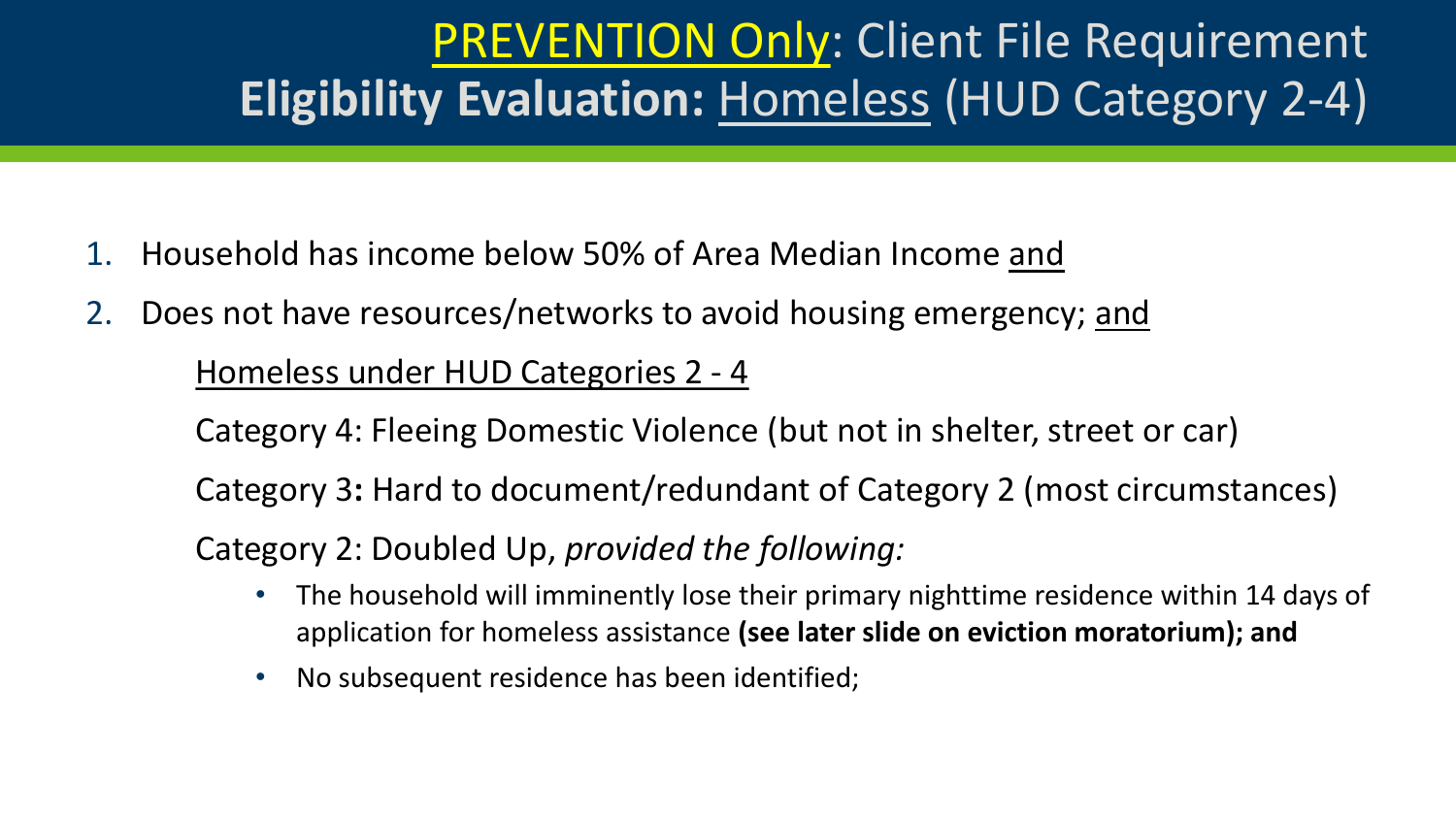## PREVENTION Only: : **Documenting Option 2: Homeless (HUD Category 2-4)**

#### **Homelessness (Option 2) Documentation**:

- Income Eligible & Lacks Resources**:** (Same as for "At-Risk" documentation)
- Homeless Category 4**:** Fleeing Domestic Violence:

*Victim Service Providers: An oral statement by participant seeking assistance which states:* 

- *they are fleeing domestic violence; they have no subsequent residence ; they lack resources.*
- *Statement must be documented by self-certification or a certification by the intake worker.*

*Non-Victim Service Providers: Same documentation as above, except*

- *Where the safety of the participant is not jeopardized, the oral statement must be verified.*
- Homeless Category 2: Imminent Risk of Literal Homelessness (street, car or shelter)
	- Court Order notifying they must leave within 14 days of application for assistance, **or**
	- Documented and verified oral or written statement from private residence; **and**
	- Certification: No subsequent residence identified; Lacks financial resources to obtain housing.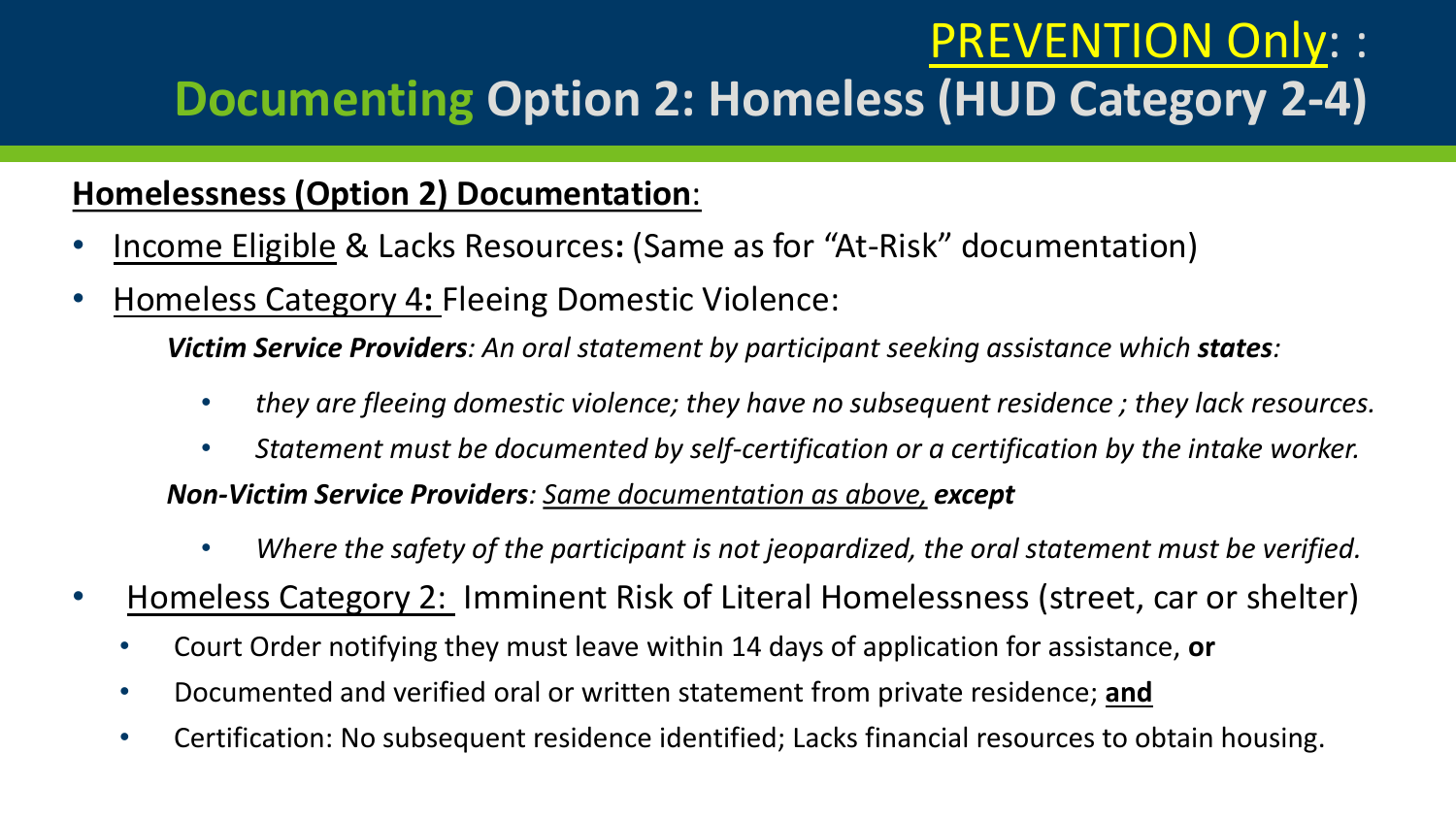## PREVENTION Only: **Additional Documentation Requirements**

#### **For households receiving ESG-CV Prevention Assistance:**

- 1. Your program must re-evaluate eligibility every 6 months to determine if participant is still eligible to receive assistance.
- 2. This includes **Income Limit (50% AMI)** and **Still Lacks Resources to Maintain Housing**

#### **Remember: With** *ESG-CV Prevention***,** you can:

- Pay up to 6 months of **rent arrears** (counts towards 12 month rent assistance limit)
- Pay up to an *additional* 6 months of rental assistance to stabilize housing (or 12 months if no rental arrears have been paid)
- Unique chance to more effectively stabilize people in existing housing.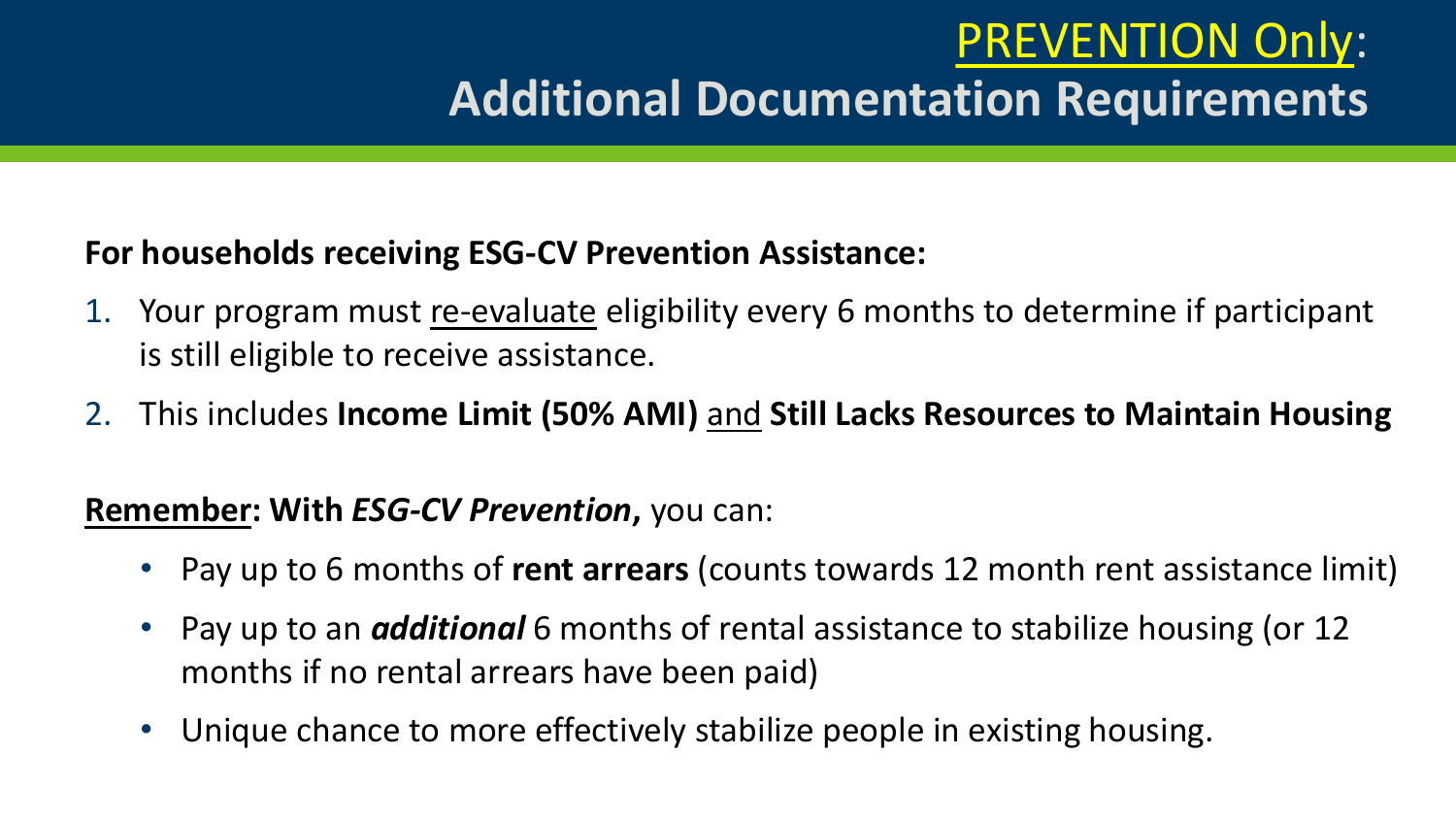## ESG Prevention: Complicating Factor: Eviction Moratoria

- May impact ESG Prevention eligibility if based on landlord-initiated eviction (moratorium prevents evictions solely for non-payment of rent)
- May become eligible once eviction moratorium ends **OR** 
	- If criteria for **"At-Risk**" or **"Homeless" are met and** household needs re-housed
	- **See "Prevention Eligibility" slides** for all criteria *not* based on past-due rent.
- Monitor status of Fed/State moratorium and any off-ramps planned.
- Strategize use of ALL prevention resources in community: Are households eligible for Emergency Rent Assistance (MHFA) or FHPAP, but not ESG-CV?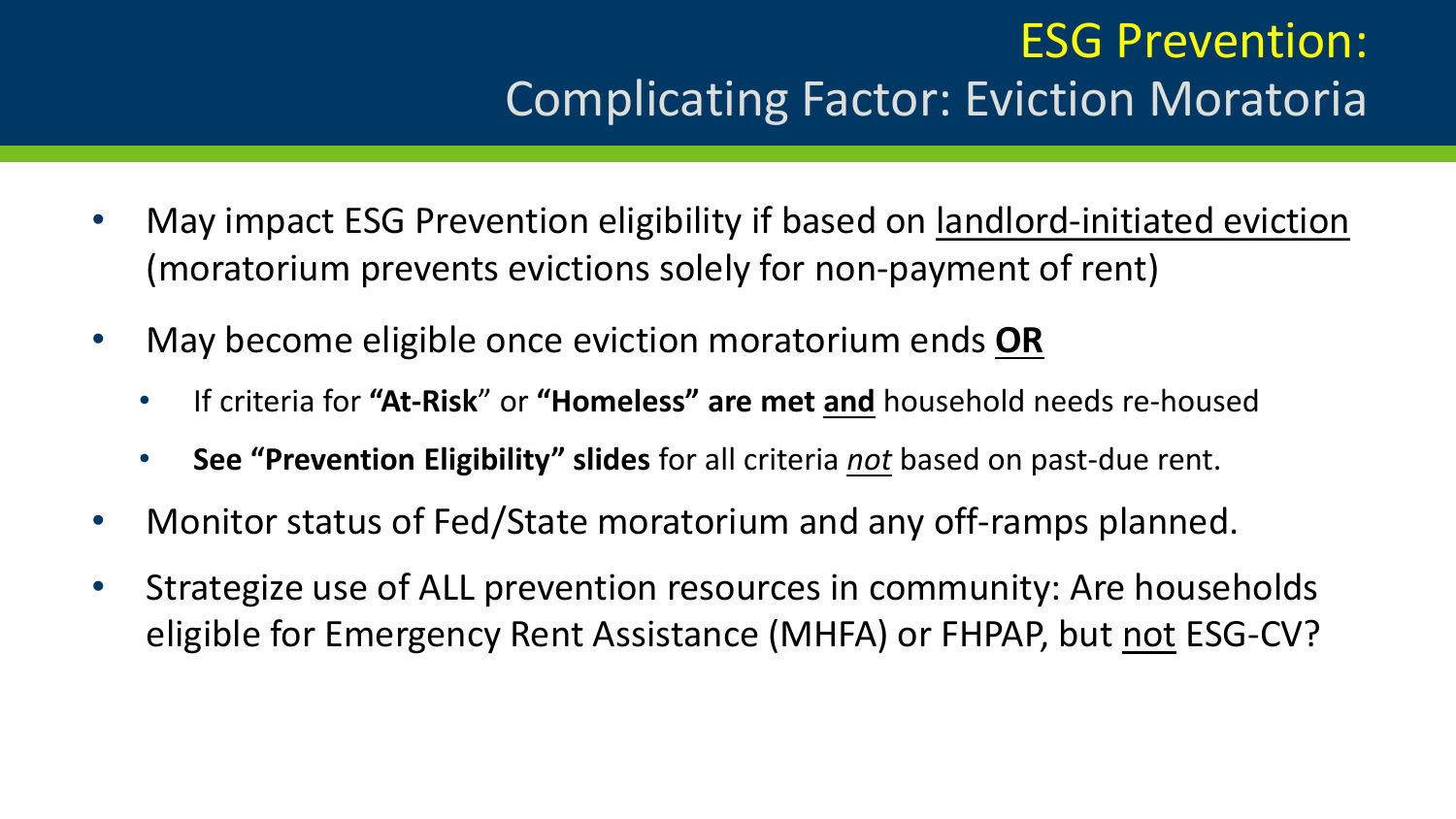## ESG Prevention: **Preparing for End of Eviction Moratia**

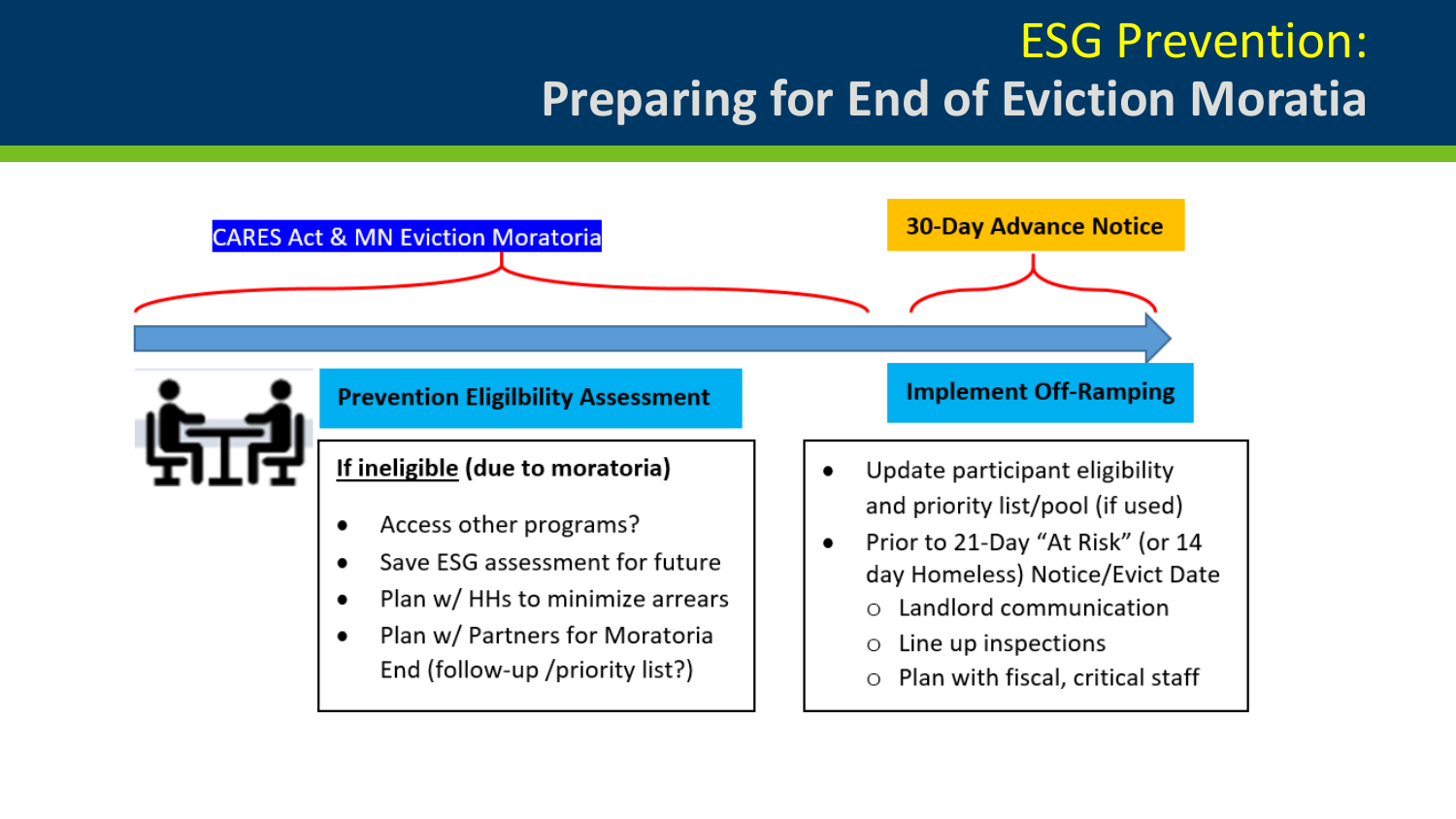**Client File Requirements & Eligiblity**

## Questions?

## Answers ?

*We Might Have Answers* ☺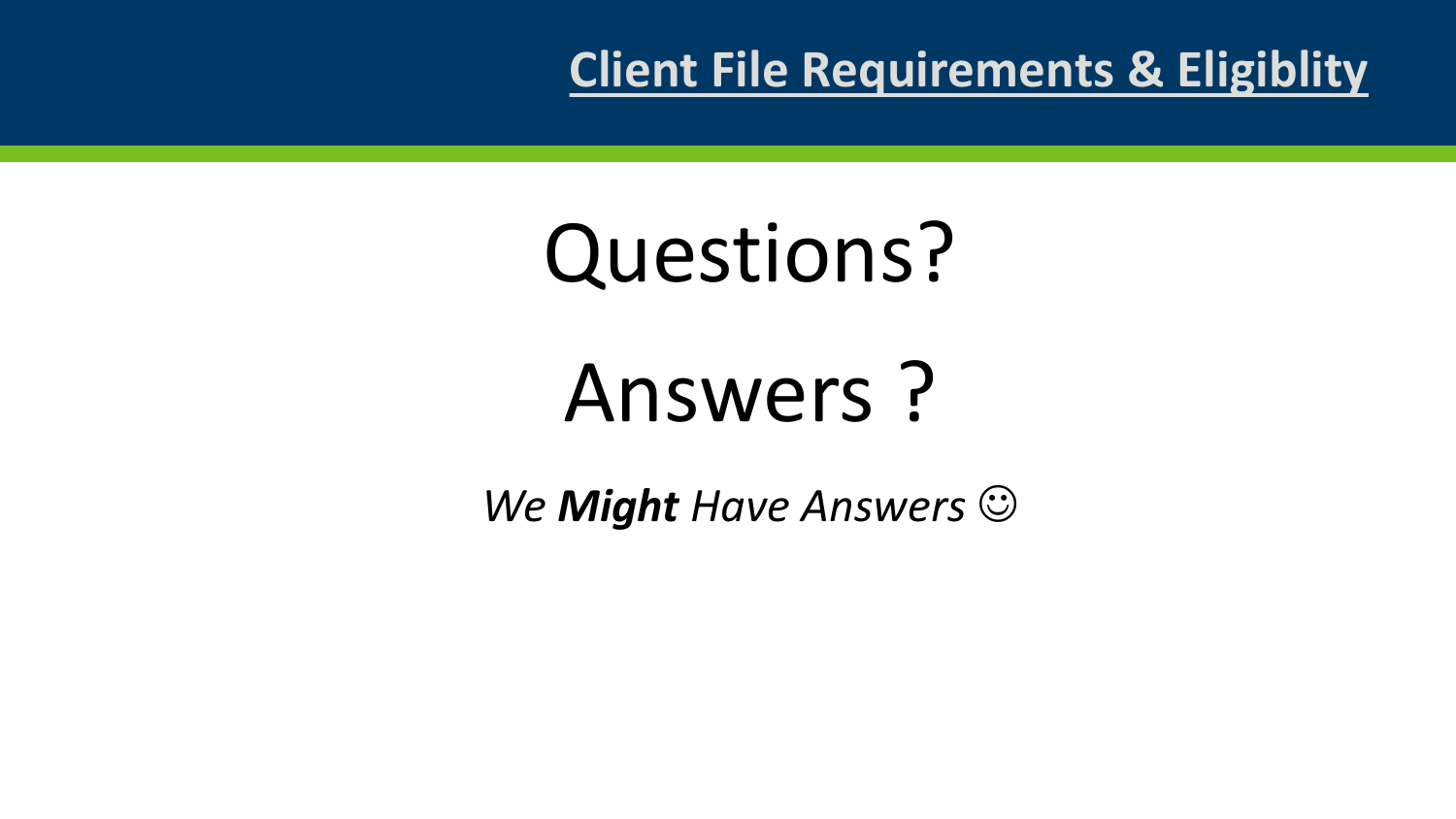## Written Standards (RRH & Prevention)

### • Required for all ESG activities

• Established by sub-recipient (not DHS)

#### • Documented standards intended to:

- Set community-wide expectations
- Provide transparency to the users/operators of the homeless service system
- Establish minimum set of standards for services
- Formalize local priorities
- Create consistency among homeless service providers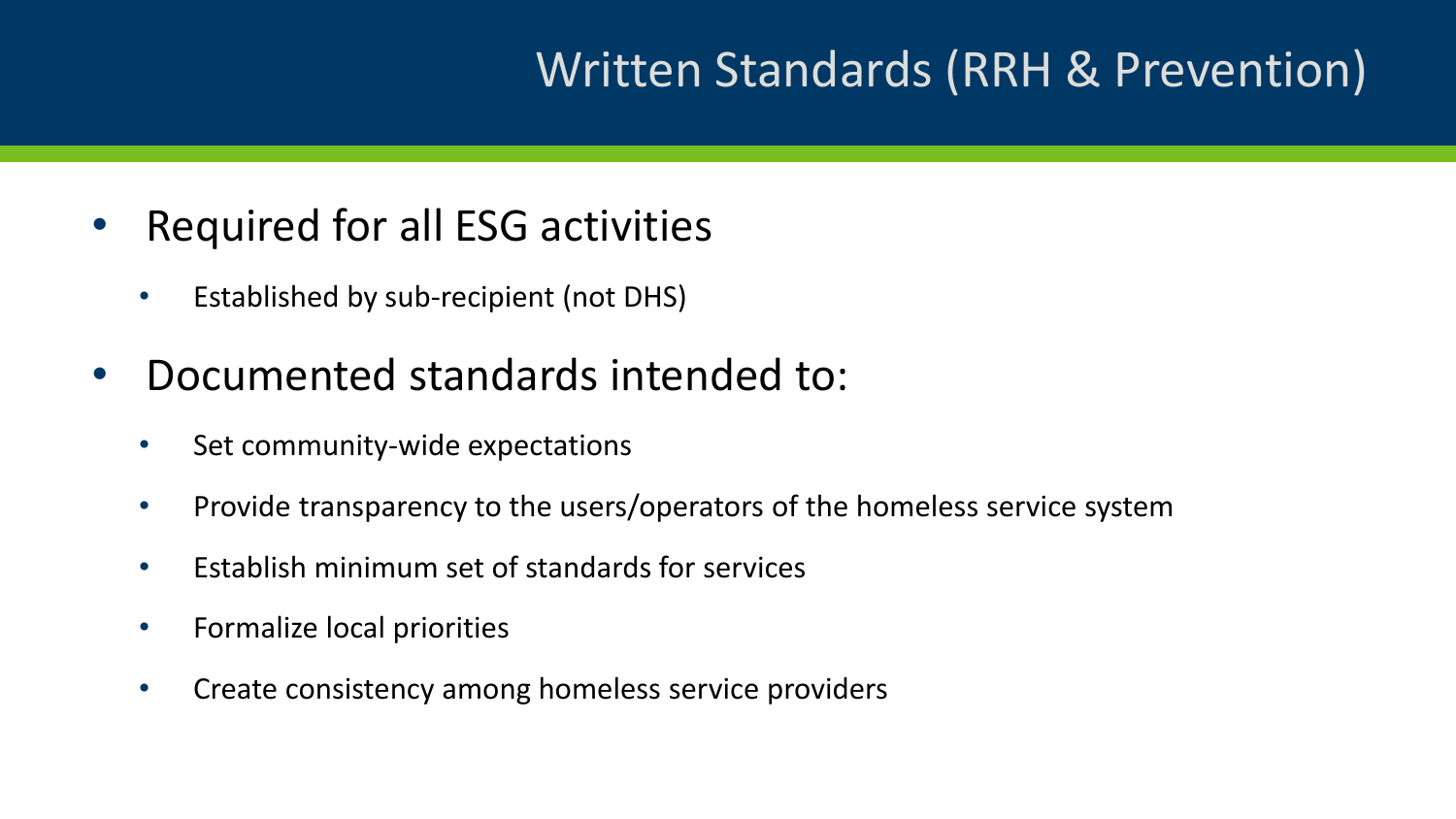## Written Standards (RRH & Prevention)

- Evaluating individuals' and families' **eligibility** for assistance under ESG;
- **Coordination** among emergency shelter providers, essential services providers, homelessness prevention and rapid rehousing assistance providers, other homeless assistance providers, and mainstream service and housing providers;
- Determining and **prioritizing** which eligible families and individuals would receive homelessness prevention assistance and which eligible families and individuals would receive rapid re-housing assistance;
- Determining what **percentage or amount of rent and utilities costs each program participant must pay** while receiving homelessness prevention or rapid re-housing assistance;
- Determining how **long** the program participant will be provided with rental assistance and whether and how the **amount of that assistance would be adjusted over time**;
- Determining the **type, amount, and duration** of housing stabilization and/or relocation services to provide to the program participant; and
- Participation in **HMIS (or comparable database)** to ensure all persons served and activities assisted under ESG are documented.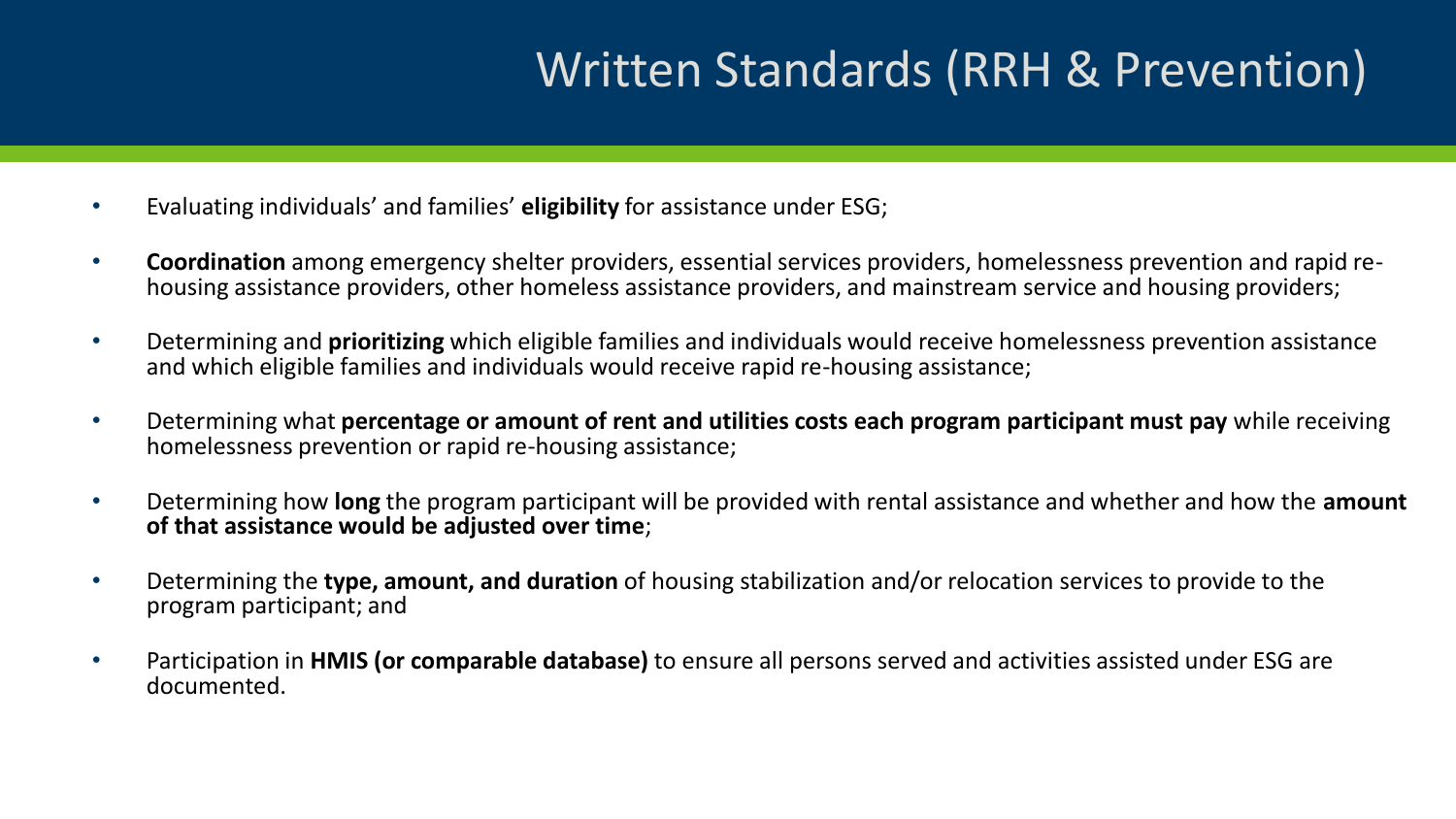## Written Standards (RRH & Prevention)

### • What does this mean for YOU?

- Required component of ESG-CV proposal application refer to original answers.
- If you need to modify what you proposed in application discuss Workplan Modification with OEO Staff for approval.
- Compare your policies make sure in alignment with your CoC Written Standards/Coordinated Entry Process for assessment, prioritization, etc.
- If they are not, discuss alignment options with CoC and OEO staff. Will work with providers and CoC to find solutions.
- Be prepared to review/discuss with OEO staff during monitoring.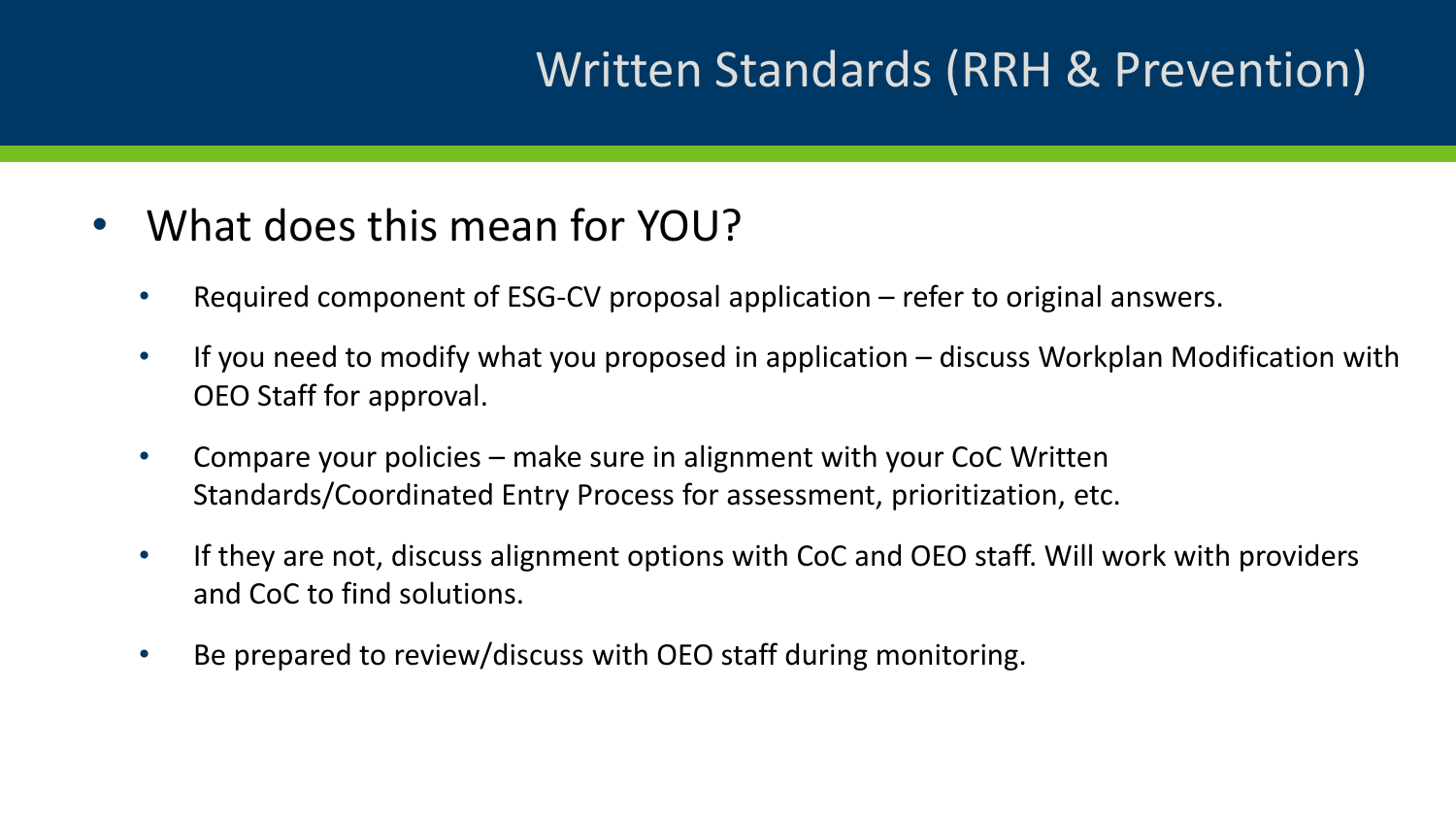### **Written Standards**

## Questions?

## Answers ?

*We Might Have Answers* ☺